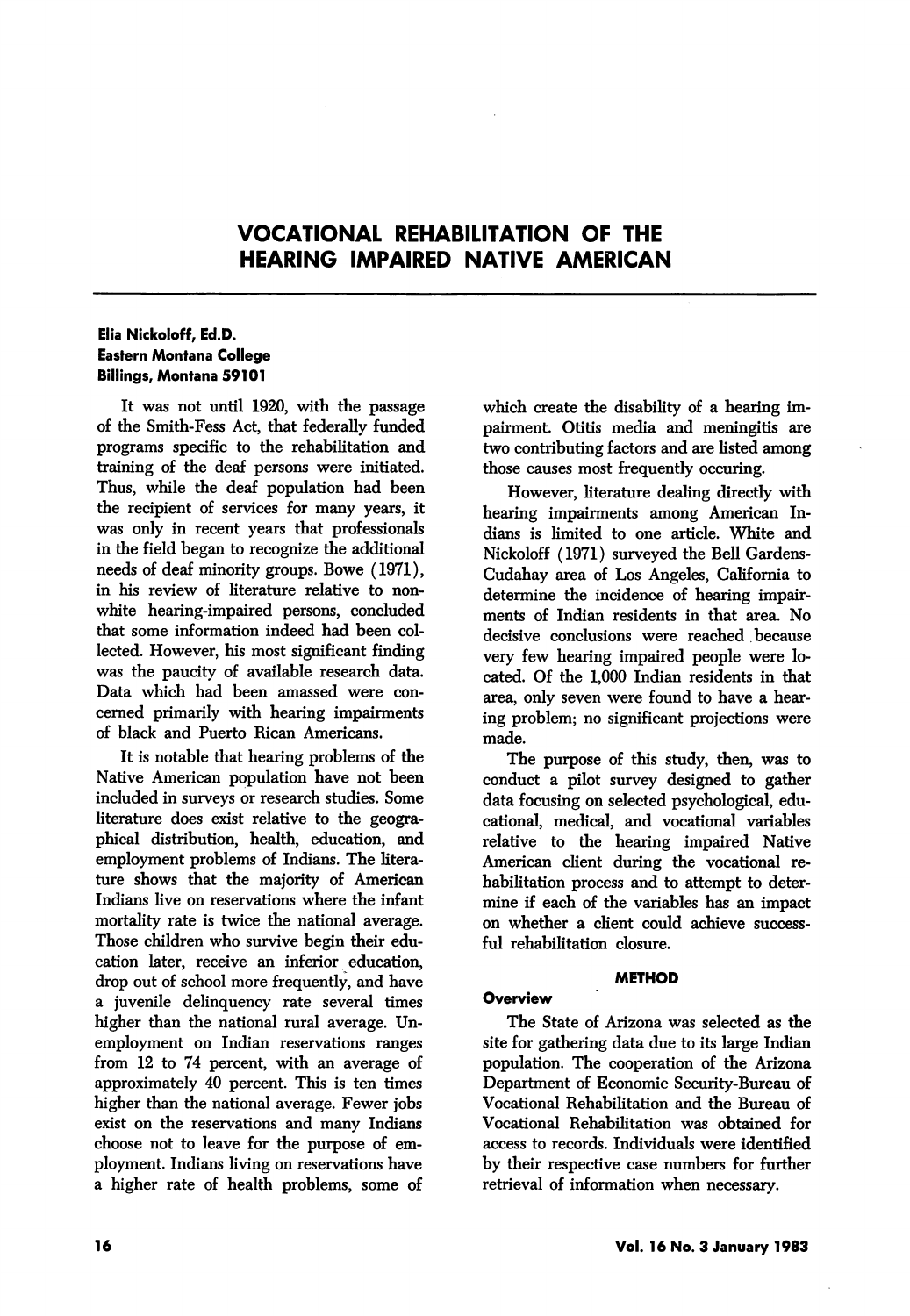## VOCATIONAL REHABILITATION OF THE HEARING IMPAIRED NATIVE AMERICAN

Closed cases were taken from the Arizona State Archives and were screened. The docu ments were the Case Service Reports and the Federal Reporting Form R-300. Both forms were used by the Bureau to report to the federal government status of cases served by that agency once the case was closed. The forms contained basic demographic data re lated to time in rehabilitation, amount of money spent in that effort, and personal data such as name, sex, age, address, size of fam ily, and disability.

#### Sample

The sample consisted of sixty-one Ameri can Indians whose cases were closed by the Department of Economic Service; this con stituted the entire population of American Indians closed during a five-year period of time. It contained 44 males and 17 females whose ages ranged from 15 to 57 years. The five-year time span was selected because it yielded a sample size large enough to reveal outstanding characteristics of this population.

#### Instrumentation

A format was established to categorize data into a manageable form. This 23 ques tion format provided direction for the data analysis. Each of the questions had a unique purpose; combined, they directed an inquiry into particular health, psychological, demo graphic, educational, and employment vari ables. Additionally, information pertaining specifically to the vocational rehabilitation process was gained.

#### Classification and Analysis of the Data

The data were placed into intervals when ever possible to facilitate interpretation and dichotomized only when yes or no responses were required. Master sheets were construct ed to extract the data from the R-300's and Case Service Reports. Categories were writ ten to correspond with the questions asked in the demographic survey. The purpose of using the master sheet was to include as much data as possible and to insure that no information was excluded when entered into a computer.

A statistical analysis of the data concern ing the rehabilitation process was completed. A Chi-square test of goodness of fit was used to determine if significant differences existed in the number of rehabilitated cases and those of the five-year population figures. This analysis was completed within cate gories for the areas of time and expenditure referral, evaluation, and training.

#### RESULTS

Sixty-one cases closed by the Arizona Rehabilitation Services Bureau were screened into the sample for purposes of the study. The subjects were identified as being of In dian origin and had been diagnosed as hav ing a hearing impairment.

#### Demographic Data

The data indicated more males than fe males were referred for rehabilitation and a greater percentage of males were successfully closed. Most of the clients referred were from reservations or rural areas, however, the district offices from which counselors worked were located in urban areas.

The relatively young accounted for most of the rehabilitants. Well over one-half of the cases (64 percent) were never married, therefore, marriage was not a criterion for successful closure. Education showed a posi tive correlation to rehabilitation success; the more education, the greater the chance of employment.

Most of the Native Americans in the sam ple were not on welfare; only 18 percent were receiving welfare benefits. However, none of the referrals reported an income at the time the referral was made.

#### Etiology of Hearing Impairments

Relative to the known etiologies, con genital conditions were the leading causes of hearing impairments. Twenty-five percent of the people in the sample became hearingimpaired because of birth defects. Closure was obtained on only 17 percent of those individuals with congenital conditions. Otitis media was the second leading cause, account ing for 21 percent of the sample. It should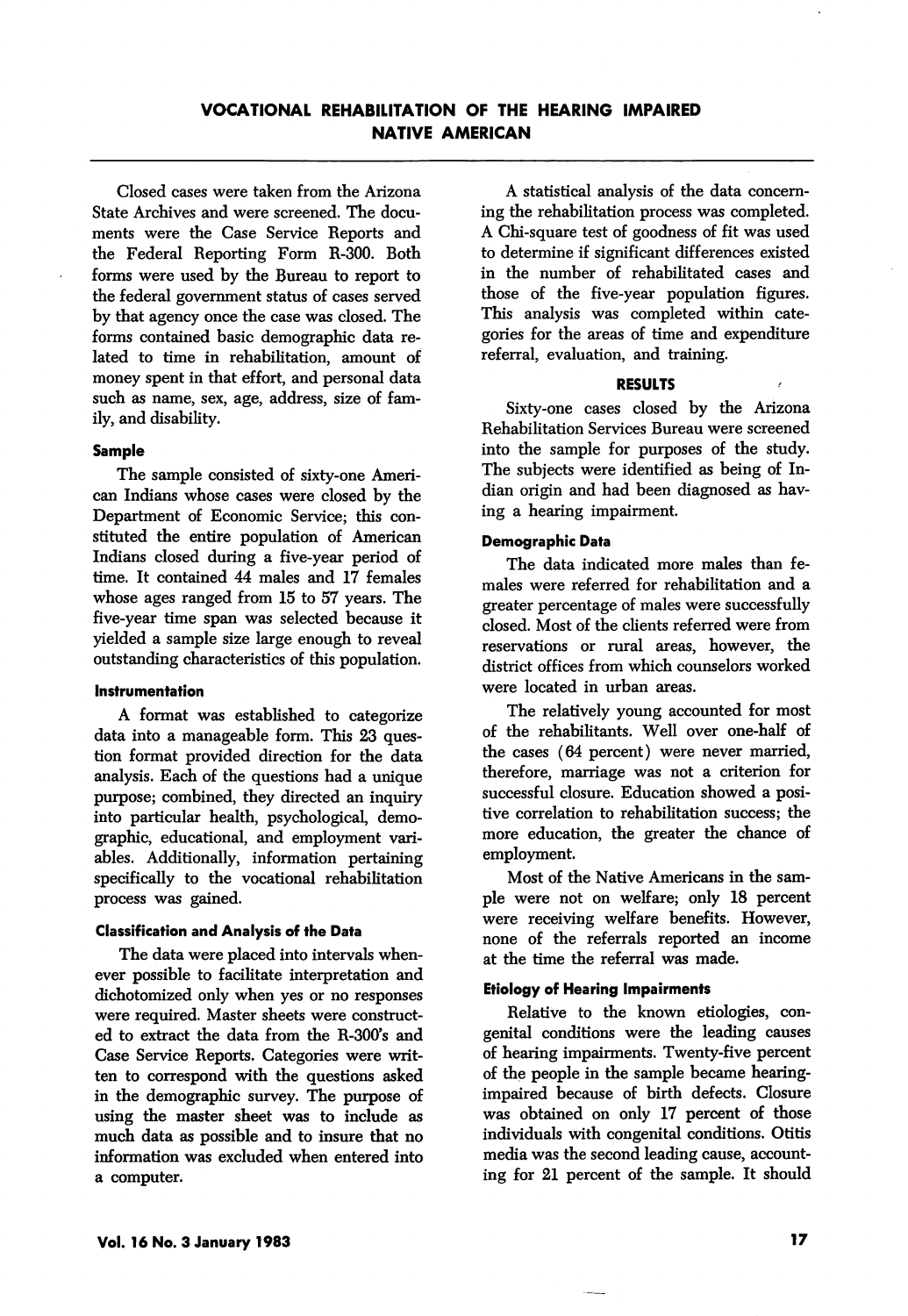be noted, however, that otitis media results from viral infections. Thus, by including otitis media with the third leading cause, infec tions, 36 percent of the sample became hear ing-impaired because of illnesses. Twentyseven percent of the sample lost their hearing for unknown reasons, while meningitis, trau ma and "other reasons'' accounted for 12 per cent of the sample. Fifty percent of the peo ple who lost their hearing because of otitis media were closed rehabilitated. However, when combined with those who lost their hearing because of infections, the success rate was lowered to forty-one percent. The etiologies and the number of rehabilitated individuals are displayed in Table 1.

TABLE I Etiology of Hearing Impairments\*

| Etiology     | n  | %    | Rehabilitated |
|--------------|----|------|---------------|
| Congenital   | 12 | 35   |               |
| Otitis Media | 10 | 21   |               |
| Infection    |    | 15   | 2             |
| Meningitis   |    |      |               |
| Trauma       | 3  |      |               |
| Unknown      | 13 |      | З             |
| Other        | 2  |      |               |
|              |    | 100% | 14            |

\*The Etiology of Deafness was provided in 48 of the 61 closed cases.

## Additional Disabilities

Additional disabilities were reported in 41 of the 61 cases or 67 percent of the sample population. One of these disabilities was per sonality disorders which accounted for the highest percentage (32%) of secondary dis abilities. Of the group so identified, 15 per cent of the cases were successfully closed. Orthopedic disabilities were the second lead ing additional disability accounting for 20 percent of the sample. Fifty percent of the cases with this additional problem were closed. The third leading additional dis ability was that of mental retardation. Twelve percent of the cases were diagnosed as men tally retarded and 40 percent of the cases were closed in employment. Visual disabili ties, alcoholism, tuberculosis, and cardiac disabilities were also listed as known causes of additional disabilities. This group ac

counted for 26 percent of the sample. Of this category, 36 percent were successful closures. Ten percent of the sample had secondary disabilities listed as "other", therefore, no definite diagnosis was made. Of the four people in this category, two cases were closed because of employment. The additional dis abilities are displayed in Table 2.

TABLE 2 Additional Disabilities

|                     | ٠<br>n | %    | Rehabilitated |
|---------------------|--------|------|---------------|
| Visual Disabilities | 2      | 5    |               |
| Orthopedic          |        |      |               |
| <b>Disabilities</b> | 8      | 20   | 4             |
| Mental Retardation  | 5      | 12   | 2             |
| Personality         |        |      |               |
| <b>Disorders</b>    | 13     | 32   | 2             |
| Alcoholism          | 3      |      |               |
| Tuberculosis        | 3      |      |               |
| Cardiac             |        |      |               |
| <b>Disabilities</b> | з      | 7    |               |
| Specifically        |        |      |               |
| ${\bf Unspecified}$ |        | 10   | 2             |
|                     |        | 100% |               |

#### The Rehabilitation Process

An examination of the referral sources, time in referral, time in evaluation, cost of evaluation, time in training, and cost of train ing was conducted in relation to the number of individuals rehabilitated. The significance of cost and time in the rehabilitation process was established using the Chi-square test. This data is detailed in Tables 3 and 4.

Referral Source. Educational institutions and public and private agencies accounted for 61 percent of the referrals. Fifteen per cent of the referrals were made by individu als, the Department of Welfare made 11 per cent, hospitals and sanitoriums referred 10 percent, and health organizations accounted for 3 per cent of the referrals.

Fifty-six percent of those clients referred by educational institutions were closed re habilitated. Referrals from public and private institutions had a rate of 26 percent of suc cessful closures. This was followed by De partment of Welfare referrals, 28 percent, and by referrals made by individuals, 11 per cent. Table 3 details referral sources by the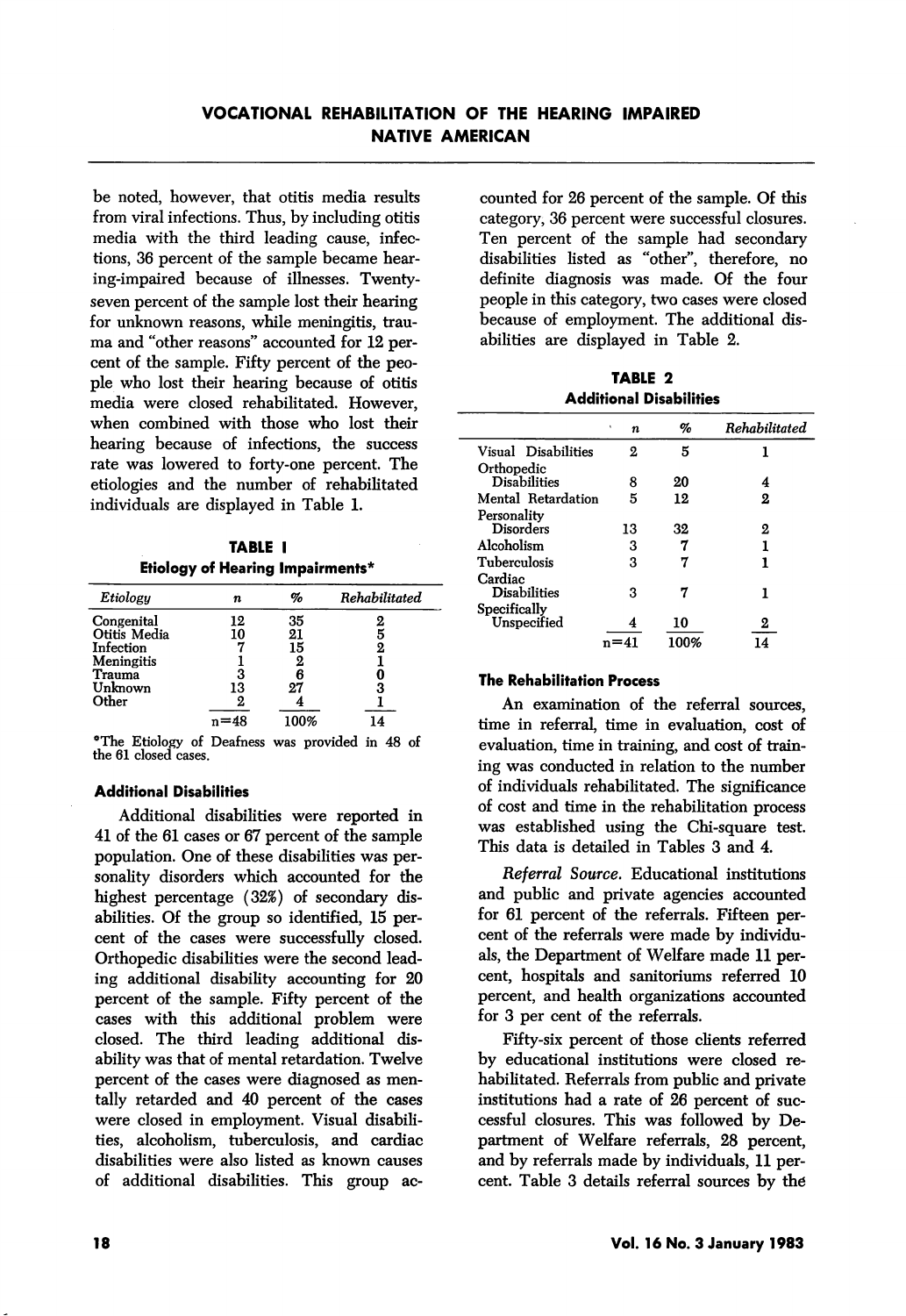number of referrals and the number rehabili tated.

TABLE 3 Referral Source

|                                          | n  | %  | n Rehab |
|------------------------------------------|----|----|---------|
| Educational<br>Institutions              | 18 | 30 | 10      |
| Hospitals &<br>Sanatoriums               | R  | 10 |         |
| Public & Private<br><b>Organizations</b> | 19 | 31 | 5       |
| Individuals                              | g  | 15 |         |
| Health<br>Organizations                  | 2  | з  |         |
| Welfare                                  |    |    | 2       |
|                                          |    |    |         |

Time in Referral. Sixty-four percent of the clients remained in referral status less than three months while 35 percent remained in referral status for four months or more. In several cases this period exceeded 18 months. When the percentage of rehabilitated clients was compared to time in referral there was not a significant difference found. (See Table 4).

Time in Evaluation. Sixty-two percent of the clients were in evaluation for six months or less. Fifty-nine percent of this group was rehabilitated as compared to forty-one per cent rehabihtated of the remainder of the sample which was in evaluation for over 6 months. No significant difference was found in the relationship between the time in refer ral and rehabilitation.

Cost of Evaluation. Cost of evaluation where expenditures were less than \$100 were provided to 67 percent of the sample. This group accounted for only 44 percent of those rehabilitated. Expenditures over \$100 were provided for evaluation of 33 percent of the sample but accounted for 56 percent of the rehabilitated cases. Expenditure of funds on training was found to be directly related to closed rehabilitated cases. Evaluation exceed ing \$100 in costs resulted in a significantly higher percentage of rehabilitated clients than expenditures which were under \$100. (See Table 4.)

Time in Training. Seventy-six percent of the sample were in training for less than 12 months. This group accounted for 64 percent of the rehabilitated cases. While 26 percent of the sample received 12 months or more of training and accounted for 36 percent of the rehabihtated cases. Time in training was found to be a significant factor in client rehabilitation. (See Table 4.)

Cost in Training. Seventy-four percent of the sample represented less than a \$500 cost for training. This group accounted for only 39 percent of the rehabihtated cases. On the other hand, only 16 percent of the popula tion represented a cost of over \$500 for train ing. This group accounted for 61 percent of the rehabihtated cases. Expenditures for training were found to be significantly re lated to rehabilitation outcome.

|                    | N  | %  | n Rehab | % Rehab | Chi Square      |
|--------------------|----|----|---------|---------|-----------------|
| Time in Referral   |    |    |         |         |                 |
| 3 mos or less      | 39 | 64 | 13      | 72      | 2.38            |
| over 3 mos         | 22 | 36 | 5       | 26      |                 |
| Time in Evaluation |    |    |         |         |                 |
| 6 mos or less      | 38 | 63 | 10      | 59      | .39             |
| over 6 mos         | 23 | 38 | 7       | 41      |                 |
| Cost of Evaluation |    |    |         |         |                 |
| less than \$100    | 41 | 67 | 8       | 44      | $23.93^{\circ}$ |
| over \$100         | 20 | 33 | 10      | 56      |                 |
| Time In Training   |    |    |         |         |                 |
| less than 12 mos   | 46 | 76 | 9       | 64      | $7.89^{\circ}$  |
| 12 mos or more     | 15 | 24 | 5       | 36      |                 |
| Cost of Training   |    |    |         |         |                 |
| less than \$500    | 45 | 74 | 7       | 39      | 63.67*          |
| over \$500         | 16 | 36 | 11      | 61      |                 |

|                                                              | TABLE 4 |  |
|--------------------------------------------------------------|---------|--|
| Referral Time and Cost of Referral, Evaluation, and Training |         |  |

• p < .05 at one degree of freedom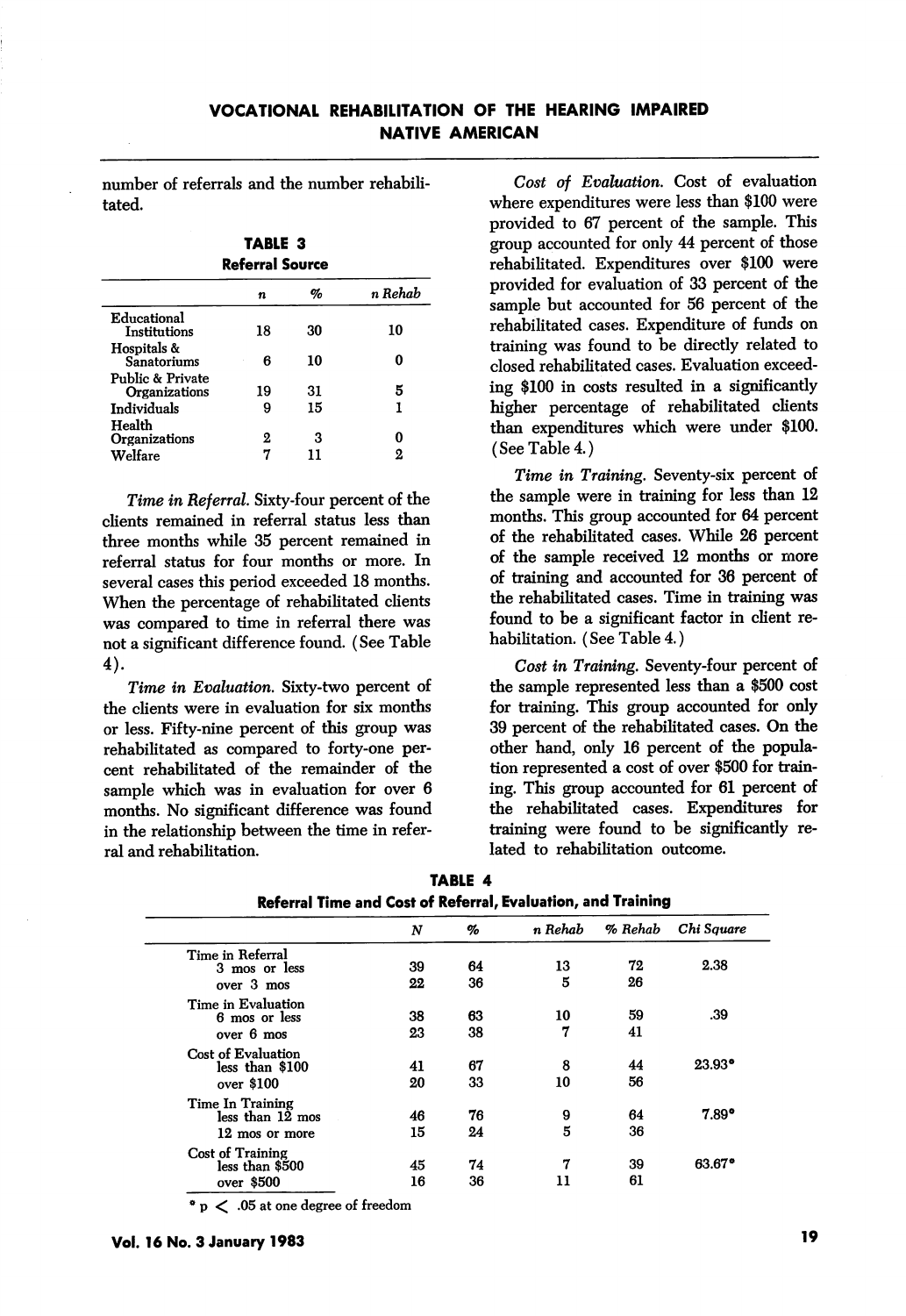### **DISCUSSION**

Caution must be exercised in making generalizations based on the data presented. Some categories contain a limited number of cases, consequently a small numerical dif ference may result in an apparent large dif ference compared statistically. However, the data does indicate a need for modification of current rehabilitation practices and pos sible pre-service training directions for re habilitation counselors.

The data revealed information contrary to the literature concerning etiology of hear ing impairment. This sample revealed that congenital conditions, which offer a low prognosis for rehabilitation, as the leading cause of hearing impairments, not meningitis. In fact, meningitis ranked last in etiological descriptors. If this trend held true for the population nationally, it would indicate the prognosis for rehabilitation of the hard of hearing Native American population is prob ably depressed as compared to the total hear ing-impaired population.

Personality disorders were identified as the leading single category of additional dis ability found in this sample. This data should be treated with caution because the classifi cation of personality disorder is based on white middle class norms. Native Americans are often labeled erroneously. This results in elevated percentages of American Indians be ing classified as disordered or emotionally disturbed.

The data showed as the amount of money spent for an individual's rehabilitation in creased, so did his chances of successful closure. This was evidenced by the signifi cant differences found in the number of closures apparently resulting from higher ex penditures of funds both during evaluation and training. This trend was also noted for time clients spent in training. This seems to indicate the necessity of the rehabilitation agency and the counselor commitment to the meaningful expenditure of funds along with time in the rehabilitation process. Without such a commitment, chances of successful rehabilitation are reduced. Time in referral and evaluation, on the other hand, did not seem to significantly affect the successful placement of this sample.

The findings also indicate two modifica tions in pre-service training of rehabilitation professionals who will work with Native Americans. First, professionals who are trained to work with the deaf and hearing impaired should also receive training regard ing the Native American cultures. Personnel who understand the culture of the people he is providing services to, will be better equipped to provide appropriate services. Secondly, because of the fact this study re vealed a high number of additional disabili ties in the sample, agency personnel trained to work with the hearing impaired must also have more than superficial knowledge of other disabling conditions. With the ability to identify associated disabilities, more ap propriate services may be offered by the re habilitation professional, ultimately leading to the increased possibility of employment.

Rehabilitation agencies also need to con sider the opening of field offices in locations more accessible to the client seeking services. Personnel who are readily available to clients will have fewer closures for the reason of "unable to locate". Additional successful clo sures would be facilitated by the increasing of the proximity of services. Further, agen cies who provide services to Native Ameri cans should examine their psychosocial evaluations to determine whether Native Ameri cans who were hearing impaired were placed at an additional disadvantage when they were tested with an instrument which has a high verbal loading.

Finally, the amount of information known concerning the hearing-impaired Native American is extremely limited. Further, research is needed if successful rehabilitation of this group is to be the rule. One example is found in the fact that the data indicated a wide discrepancy as to causation of deaf ness and the successful rehabilitation of the Native Americans in this sample which clear-